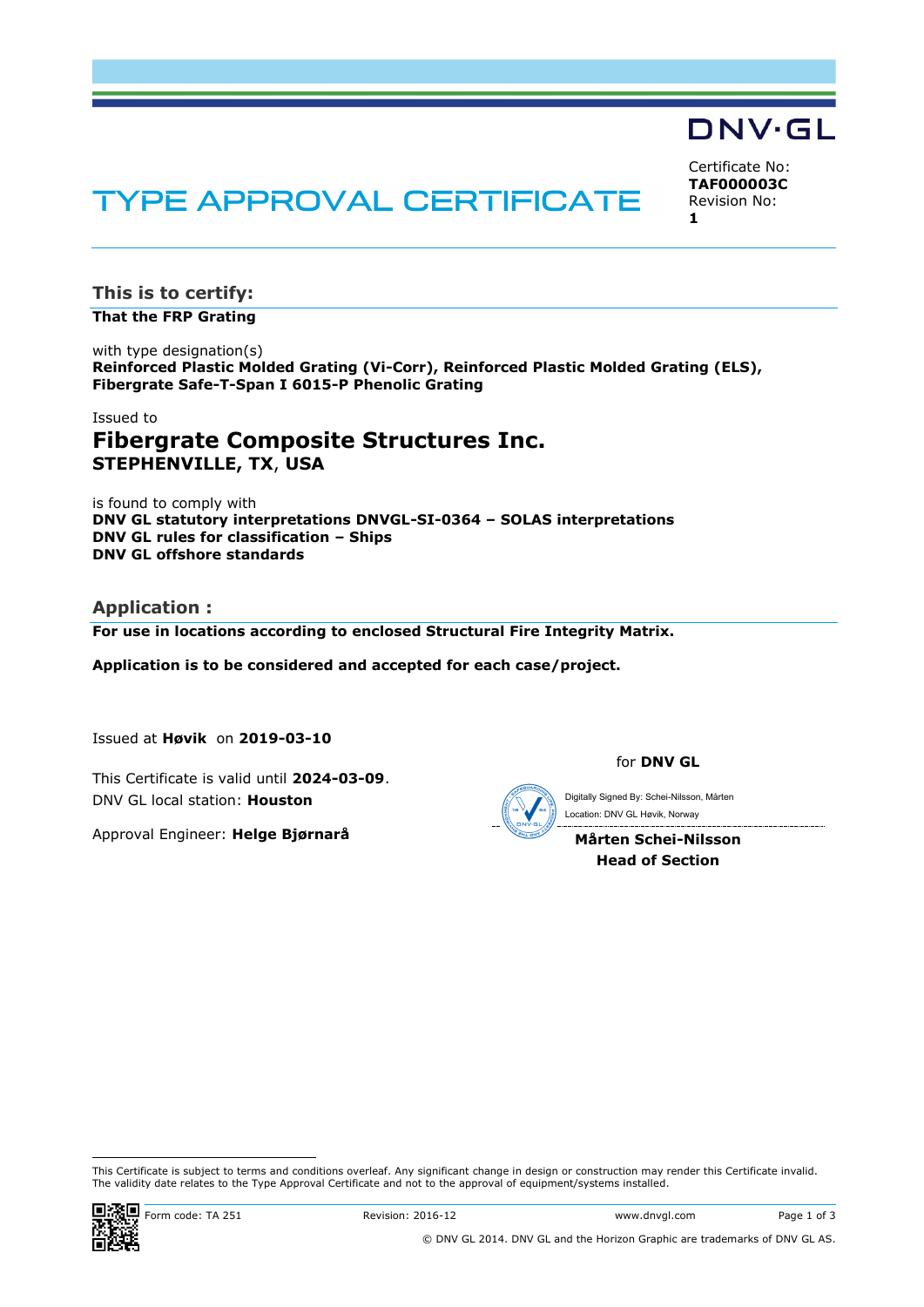Job Id: **262.1-001599-6** Certificate No: **TAF000003C** Revision No: **1**

## **Product description**

Reinforced Plastic Molded Grating (Vi-Corr), molded fiberglass grating using vinyl ester resin. Weight: 12.2 - 24.4 Kg/m<sup>2</sup> Structural Fire Integrity Level: L0 (may be used where fire integrity L0 is acceptable)

Reinforced Plastic Molded Grating (ELS), molded fiberglass grating using acrylic-modified polyester resin. Weight: 12.2 - 24.4 Kg/m<sup>2</sup> Structural Fire Integrity Level: L0 (may be used where fire integrity L0 is acceptable)

Fibergrate Safe-T-Span I 6015-P Phenolic Grating, pultruded fiberglass grating using phenolic resin. Max length of unsupported grating: 1120 mm Weight: 13.8 Kg/m<sup>2</sup> Structural Fire Integrity Level: L2 (may be used where fire integrity L2, L3 and L0 are acceptable)

Manufactured at the premises of Fibergate Mexico, El Marques, Querretaro, CP. 76246 Mexico.

## **Application/Limitation**

The FRP grating is only evaluated in accordance with fire technical requirements. Other requirements such as strength etc. has to be evaluated in each case.

The FRP grating is for use in locations according to the below Structural Fire Integrity Matrix.

#### Structural Fire Integrity Matrix (ASTM F3059-15)

| Location                                                                        | Service                                                                                                                                                                                                             | Fire<br>Integrity       |
|---------------------------------------------------------------------------------|---------------------------------------------------------------------------------------------------------------------------------------------------------------------------------------------------------------------|-------------------------|
| <b>Machinery Spaces</b>                                                         | Walkways or areas which may be used for escape, or access for<br>firefighting, emergency operation or rescue                                                                                                        | L1A                     |
|                                                                                 | Personnel walkways, catwalks, ladders, platforms or access areas other<br>than those described above                                                                                                                | L <sub>3</sub>          |
| Cargo Pump Rooms                                                                | All personnel walkways, catwalks, ladders, platforms or access areas                                                                                                                                                | L1                      |
| Cargo Holds                                                                     | Walkways or areas which may be used for escape, or access for<br>firefighting, emergency operation or rescue                                                                                                        | L1                      |
|                                                                                 | Personnel walkways, catwalks, ladders, platforms or access areas other<br>than those described above                                                                                                                | L <sub>0</sub>          |
| Cargo Tanks                                                                     | All personnel walkways, catwalks, ladders, platforms or access areas                                                                                                                                                | LO <sub>B</sub>         |
| Fuel Oil Tanks                                                                  | All personnel walkways, catwalks, ladders, platforms or access areas                                                                                                                                                | L <sub>0</sub>          |
| <b>Ballast Water Tanks</b>                                                      | All personnel walkways, catwalks, ladders, platforms or access areas                                                                                                                                                | L <sub>0</sub>          |
| Cofferdams, void spaces,<br>double bottoms, pipe<br>tunnels, etc.               | All personnel walkways, catwalks, ladders, platforms or access areas                                                                                                                                                | L <sub>0</sub>          |
| Accommodation, service,<br>and control spaces                                   | All personnel walkways, catwalks, ladders, platforms or access areas                                                                                                                                                | <b>Not</b><br>permitted |
| Lifeboat embarkation or<br>temporary safe refuge<br>stations in open deck areas | All personnel walkways, catwalks, ladders, platforms or access areas                                                                                                                                                | L2                      |
| Open Decks or semi-<br>enclosed areas                                           | Operational areas and access routes for deck foam firefighting systems on<br>tank vessels                                                                                                                           | L <sub>2</sub>          |
|                                                                                 | Walkways and areas that may be used for escape, or access for firefighting<br>systems and AFFF hose reels, emergency operation, or rescue on MODUs<br>and production platforms including safe access to tanker bows | L2 <sub>c</sub>         |